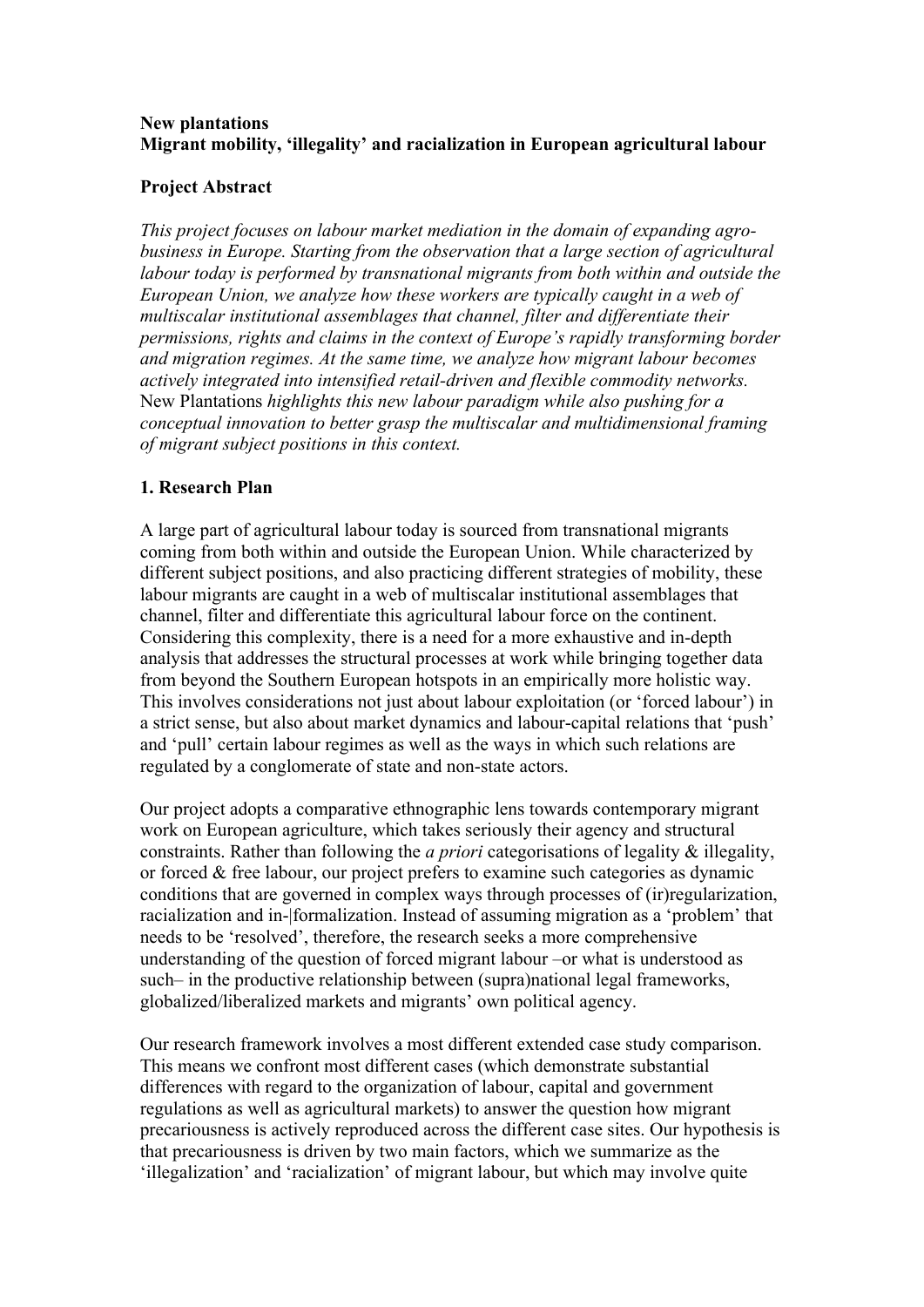different dynamics in the various cases. More specifically, the research has addressed the following questions:

## a) *Illegalization and precarity*

The question *how and why illegal migrant employment persists* in European labour markets involves an analytical distinction between different forms of 'illegality' and 'precarity' that are tied both to the juridical status and economic working conditions of labouring migrants. Specifically we ask ourselves how illegality has actively been reproduced i.e.: what kinds of 'irregular' migrants exist in the studied cases, how their status is produced and reproduced, by whom and/or by what means, and how, why, and by what means migrants move in and out of 'illegality', and how migrants' il- |legal states influences both individual navigation strategies and collective action.

#### *b) Racialization*

The question how migrant labour is specifically framed along categories of 'race' in the context of postcolonial, gendered subjectivities in Europe's agricultural labour regimes focalizes specifically on the production of 'race' (i.e how racialization operates along a continuum of capitalist restructuring, mobile border deployments and the enactment of cultural/gender difference of European and extra-European migrants), segmentation (i.e. how processes of differentiation along race, nationality and gender contribute to the social/spatial segmentation of labour markets in this sector) and migrant subjectivities (i.e. which kind of hybrid or militant identities, which collective forms of action and resistance emerge in the midst of these flexible labour regimes and, to what extent are they able to overcome 'race').

Together, these questions address the project's main concern with the widening segmentation and territorialisation of migrant labour markets in the European agrifood sector and its impact on migrants' precarious social, economic and political status.

## **2. Research results**

Building on this research agenda the project team decided to focus specifically on *labour mediation* as a central domain of analysis and intervention concerning the mobilization and precarity of mobile workers.

We consciously adopted an interdisciplinary approach, involving a deep (vertical) cooperation with local partner organizations as well as a triangulation of methods along the case studies (including participant observation, ethnographic and expert interviews as well as qualitative data analysis). This approach was privileged over a horizontal collaboration with international partners for two main reasons: (1) cooperation with international partners proved to be administratively challenging – particularly regarding the sharing of data as well as broader exchange – despite positive intentions from all sides; (2) the team pondered that research impact could be guaranteed through close partnerships with key local stakeholders, which proved to be indispensable to acquire access and establish relations of trust. We agree that this strategy continues bear fruit in the reported research outcomes. For this reason, we decided to involve some of the initial partner organizations only in the margins of the project (like e.g. ILO, CARITAS and WIEGO), while the participating non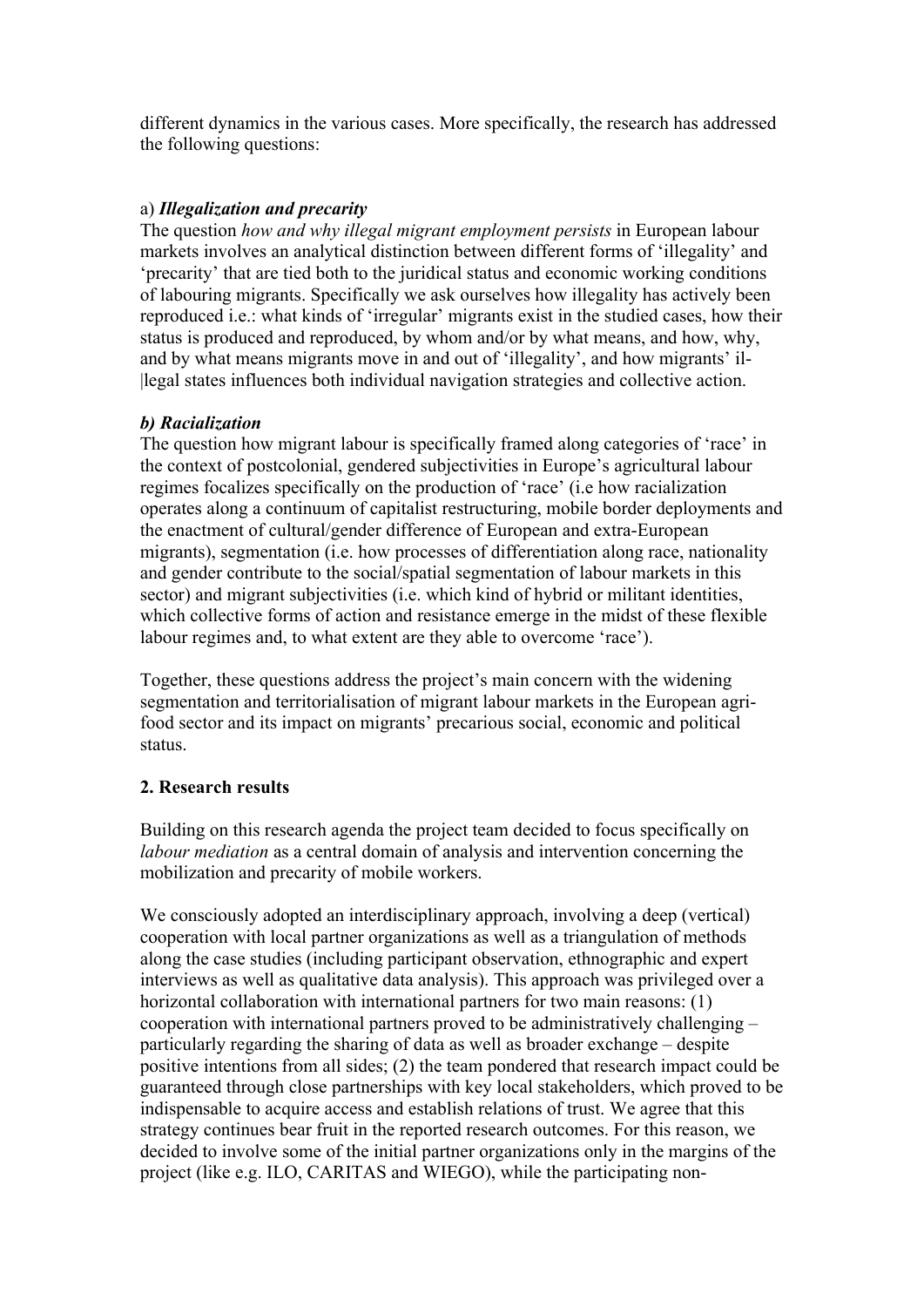governmental organizations continued to be central to the research efforts. In terms of personnel, the project employed Ilaria Ippolito from January 2016 to December 2017.

## **2.1. Case Studies**

## **2.1.1. Italy**

After some preliminary considerations, the Italian team decided to focus on Piedmont, more specifically Saluzzo and the so-called Comuni della Frutta (Verzuolo, Lagnasco e Revello), as well as Basilicata's tomato growing region around Venosa, Lavello and Palazzo San Gervasio.

These regions were picked out both for analytical and for practical reasons: besides being almost uncovered in academic research (for exceptions see publications by Perrotta and Brovia, both partners in the project), they host a sustained labour force of respectively 700 and 1500, mostly African, migrant workers. The labour camps in these sites are managed by the Italian Red Cross and our project partner CARITAS as part of their nation-wide Presidio Project. The second reason was practical: over the past 5 years the research team (Ilaria Ippolito, Mimmo Perrotta and Timothy Raeymaekers) has developed a strong network of relationships with organizations that are actively assisting and defending migrants' rights.

With our local partners in Basilicata and Piedmont, we were able to gather 180 (in the first year) and 130 interviews (in the second year) with workers (men aged between 20 and 38, from Burkina Faso, Mali, Senegal, Ivory Coast, Ghana, Gambia and Guinea Bissau), employers of small and medium-sized agricultural enterprises, regional and local authorities with positions in agriculture and social policies; social workers of local associations; trade unionists (CIGL, CISL); and operators of charity organizations.

These interviews were gathered through a systematic study of (both formal and informal) migrant accommodation as well as direct testimonies collected from agricultural entrepreneurs, state authorities, lawyers, social workers, trade union staff as well as charity and non-governmental organisations.

In order to test the validity of these ethnographic data, we were able to gather firsthand and unprecedented access to the databases of the CARITAS Presidium project (over 1800 anonymized labourers' data) as well as the employment centres and national pension's databases for the region Basilicata (1000 workers). These data are now being analysed in comparison with existing field studies and statistics mentioned in the intermediary report.

## *Preliminary Insights*

Mostly in line with our hypothesis, we observed the following trends:

1/ *refugeeization*: because of the rising number of asylum seekers and refugees in the agricultural workforce, we decided to examine more deeply the relationship between the Italian asylum system and labour exploitation, and the effects recent legislative changes regarding protection are having on the lives of migrant workers. Though it is premature to jump to conclusions, we observed indeed a high incidence of so-called 'informal' labour among refugees with temporal humanitarian status – and who find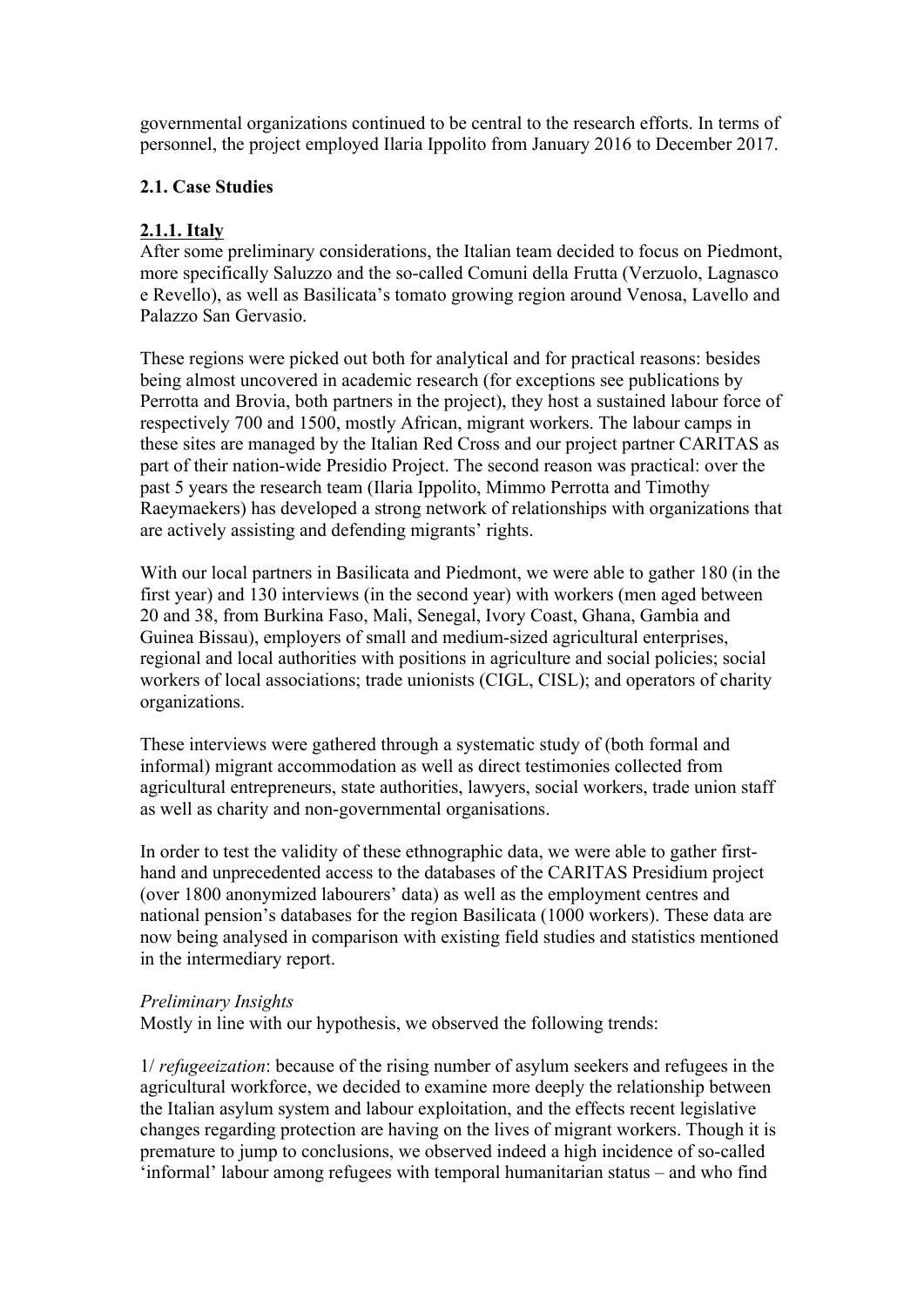themselves in a widening limbo – or grey zone – between temporary international protection and economic precarity.

2/ *ghettoization*: given the radical changes in housing conditions for mobile workers in both regions in 2017 (relinquishing and even destruction of temporary accommodation by regional authorities), we decided to adopt a more systemic approach, focusing more attentively on the relation between migrants' precarious housing situation, their precarious legal status, and their isolation from access to social services. Taking the analysis away from a purely legal framework towards a more systematic overview of the institutional mechanisms that continue to reproduce migrant workers' precarity proved to be fruitful strategy to unveil some of the less formal aspects of labour mediation, which persist despite the intensive legislative reform in Italy since the 'anti-caporale' measures of the last 5 years.

A major difficulty of this research has nonetheless been the restraint of one main stakeholders: the agricultural employers' organization Coldiretti. To tackle these constraints the Italian team decided to triangulate its interview data with official studies and reports (e.g. Osservatorio Placido Rizzotto 2014-2015; DaSud, Terra and Terrelibere 2015; UNAR 2015, MEDU 2015 and 2016) and with available statistical data (only available for the region of Basilicata in its employment database, which we compare to the National Institute for Social Assurance INPS, National Institute of Statistics ISTAT, and National Institute for Agrarian Economy databases INEA).

#### **2.2. Switzerland**

The Swiss research team decided to concentrate on one field site (horticulture sector in the Swiss Midlands). The two University of Basel master students Nils Wyssmann and Meret Barfuss (with Sarah Schilliger as supervisor) and the PhD student Tina Bopp did a follow-up of their field work on three big farms in the Canton Solothurn and the Canton Basel-Land. The students traced the individual trajectories / biographies of migrant workers on these two farms (with whom they kept in contact since a time period between one and three years) and put them in relation to the institutional dimensions of e.g. citizenship status, employment relations, social reproduction. Tina Bopp also conducted six interviews with employee of the Swiss Farms' Union. Linked to the issue of labour rights and the forces of regulation in the agricultural sector, Simon Affolter analysed the governmental procedures regarding the granting of controls (within his PhD research, he accompanied labour inspectors during their work and conducted interviews with cantonal authorities: see Affolter forthcoming).

As part of the Swiss 'travel back' research, researcher Tina Bopp conducted 7 interviews with employees from NGOs, IOs and employees in different labour recruitment offices as well as 13 interviews with agricultural farm workers and family members in Moldova. These interviews enabled the team to develop a pilot study in order to understand migrant conditions from Moldova to Europe and Switzerland and the effects on migrants who themselves often operate as smallholders at home. By following back the migrants to their villages in Moldova they were able to establish trust and strong connections in order to conducted interviews and do participatory observations.

#### *Preliminary insights*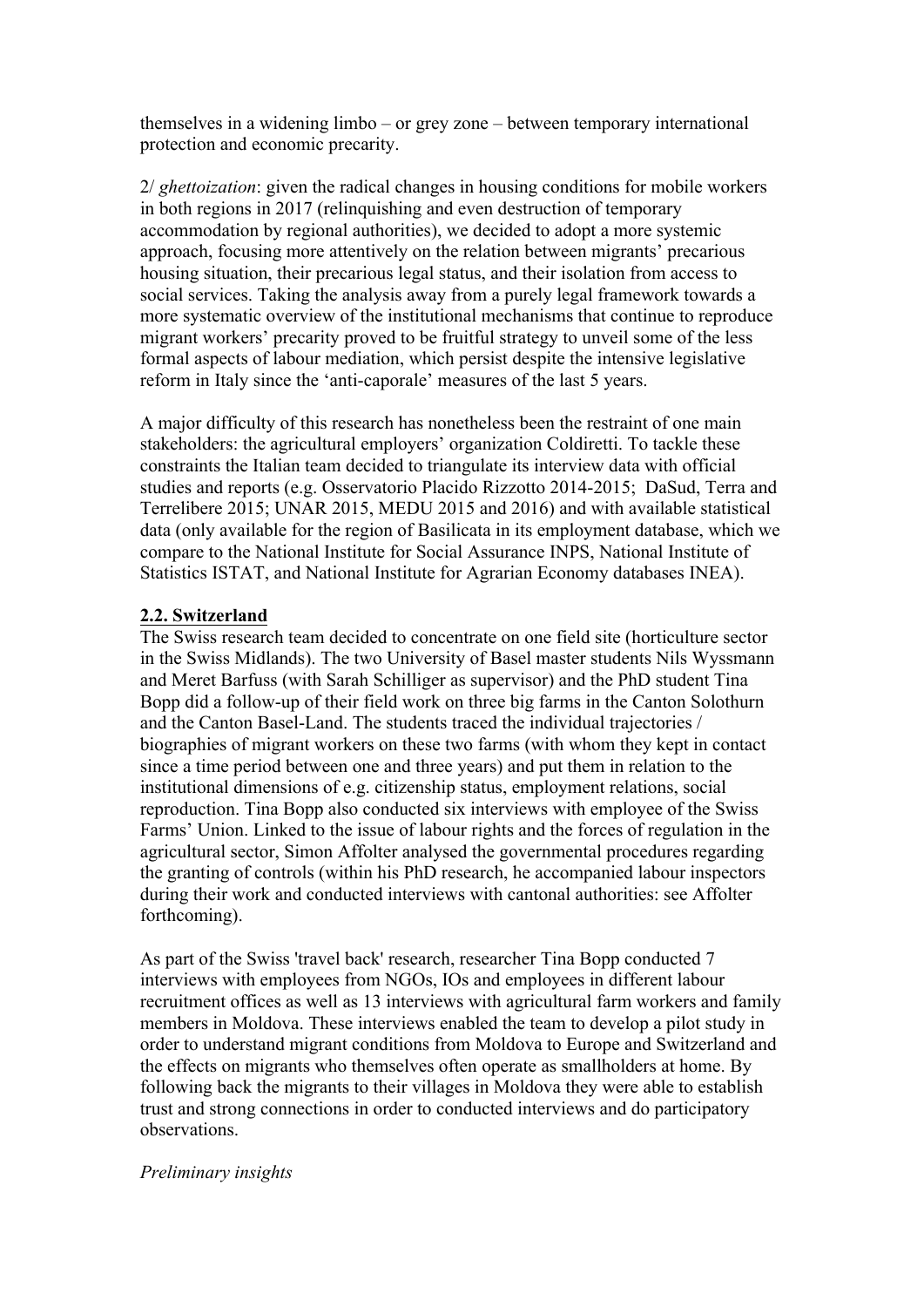*Differential inclusion*: different from Italy, the Swiss team did not notice a 'refugeeization' of the workforce, and this despite governmental initiatives like the pilot project "Refugees as workforce in agriculture" since 2015. Instead farmers prefer to recruit seasonal workers from Eastern Europe (mainly Poland and Romania) and Portugal with whom they have a long tradition of collaboration. The number of undocumented migrants from non-EU countries has declined in the Swiss Midlands since the introduction of the 'Federal Act on Illegal Employment' in 2008. Nevertheless, there still exist some form of semi-compliant labour (i.e. short-term labour without announcement at the cantonal labour office). On the farms, the team observed a hierarchization and rivalry between different migrant groups, with refugees having a very low status, while migrants from Portugal often having supervising positions.

*Isolation*: Our analysis of selected trajectories of migrant workers shows a strong tendency to social isolation. This is especially the reality of many migrant workers from Eastern European countries. Despite their annual return to the same village/farm, they hardly establish social networks in Switzerland, can't improve their language skills and often suffer from loneliness. The main reasons for this social isolation are the very long working hours, the remoteness of the farms and the hard physical work which leads to a fatigue and missing power for leisure activities.

*Care and labour chains*: specifically concerning the Moldovan migrants, Tina Bopp observed that while agricultural workers from Moldova perform harvest abroad, other people take care of their agricultural subsistence, family members and extended social networks in their home country. This results in transnational labour and care chains, a phenomenon of social inequality, which specially affects rural areas in Moldova. We also observed that an ever-increasing number of recruitment offices are popping up in Moldova recruiting people to work especially in the fish and meat industry in Germany and Poland. Because of the highly exploitative working conditions, recruitment agencies are facing serious difficulties in recruiting people in this agricultural sector. Furthermore, Tina Bopp also noticed increasingly ethnized transnational labour chains in rural areas in Europe, which have not been studied until today. As part of her PhD project Tina Bopp will continue this pilot project and is trying to establish an East European network based on these findings and research questions.

#### **2.3. Belgium**

Building on the research framework established in 2016, the Belgian team decided to engage in a participant observation in three different farms in Limburg, complemented with different interviews with former seasonal workers in different parts of Belgium (Kortrijk, Liège, Brussels, Tienen), as well as follow-up encounters with institutional stakeholders (i.e. fruit farmers, big & small, 'traditional' & organic as well as outliers; employers & employees, and commercial support organizations including 8 additional interviews). Students Abby Golub (whose research was concluded in November 2016 among seasonal workers from Punjab, which included 35 days of seasonal work in 3 different farms producing cherries, apples & pears, as well as interviews with 23, partly former, seasonal workers, their families and employers in Limburg) and Walenka Raeyen (whose research ended in September 2016, including 19 days of fruit-picking in 2 different farms as well as interviews with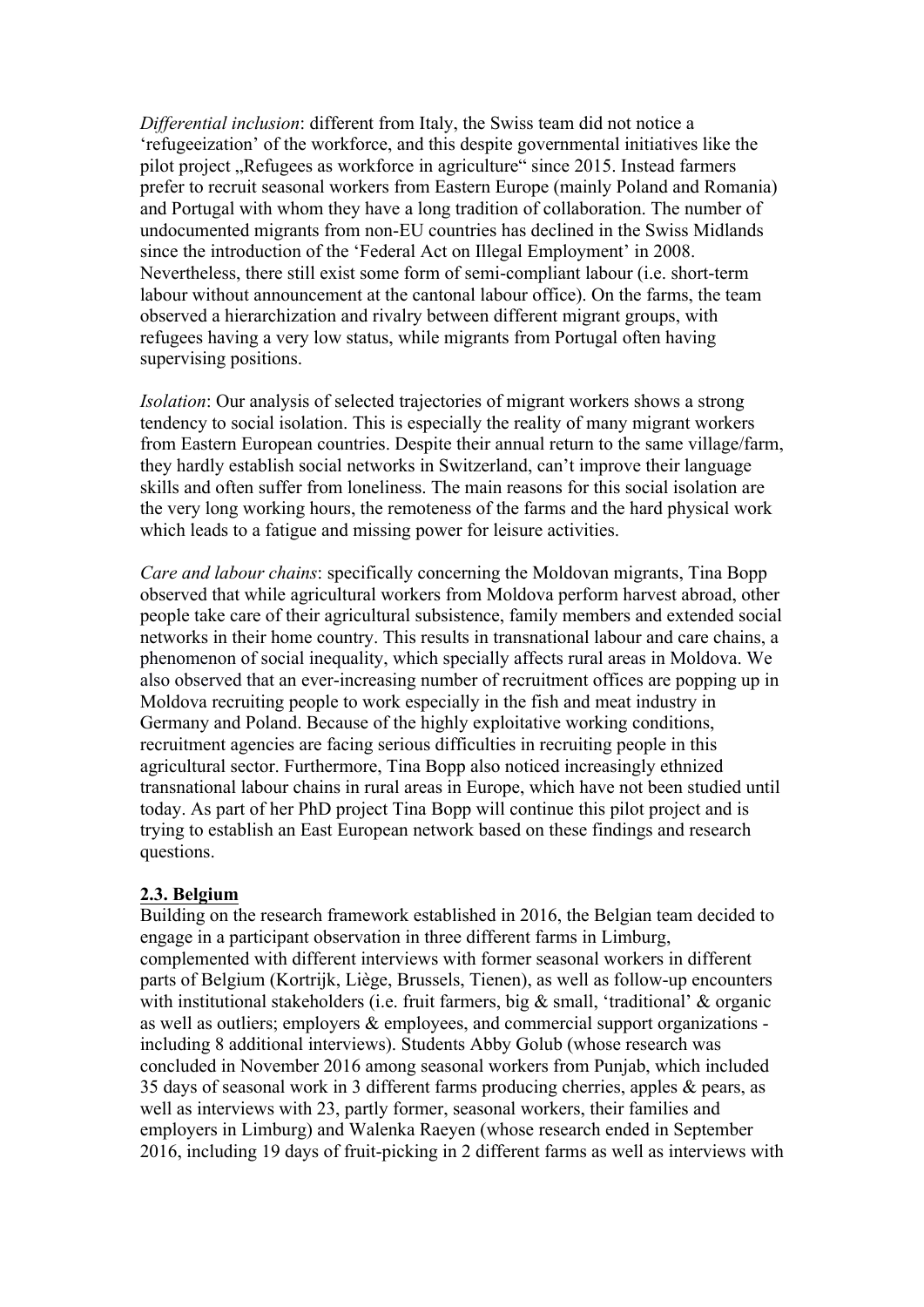12 mainly Polish, male and female seasonal workers) resulted in two successful MA theses at the University of Leuven.

In addition, Karel Arnaut decided to replace the 'travel back' research to West Africa to Eastern Europe for two reasons: the lack of follow-up contacts as well as the preponderance of East European workers (predominantly from Romania) in the Belgian field sites. In November, this research crystallized in 8 interviews with, partly former seasonal workers, active in agriculture and care in Belgium and Germany.

While the data of these different fieldwork sites collected during previous years are currently being processed (including transcripts of all 53 interviews), 12 additional interviews were made in 2018 with key interlocutors in order to tease out the tensions with other stakeholders in the fruit sector, with the aim of publishing a video document (jointly produced by partners Zoo Humain and Masala vzw).

#### *Preliminary findings*

The research in southern Limburg resulted in a detailed mapping and in-depth examination of the 'agro-industrial' complex in southern Limburg, the regime of mobility/diversity in which it is deployed and the way it regulates the labour and lives of 'seasonal workers' who also resist and renegotiate the regulatory systems in which they operate. This results in a threefold analytics:

1. The *regime of diversity and mobility* which regulates the migration infrastructures of seasonal labour in southern Limburg. This regime is a composite, multi-scalar assemblage of legal arrangements and regulatory and controlling institutions at the European, national (Belgian) and regional (Flemish) level. In most general terms, there has been a major shift in legislation and organisation encouraging intra-EU labour mobility and discouraging labour influx from outside the EU. Over the last 25 years, there has been a gradual but now almost complete shift from non-EU (Punjabi, African) to EU workers from Poland, Bulgaria and Romania predominantly, with a minor but significant participation of workers from Southern Europe but with a Maghrebi migration background. Seen from a broader historical perspective, the current regime of mobility/diversity shows the traces of the Belgian/European colonial past (Africans as exploitable subjects) and the post WWII labour migration from the Mediterranean which in Belgium produced an autochthone-allochthone dichotomy. This regime lays the foundation of mechanisms of *racialisation* of the work force in the agro-industrial complex of fruit production in southern Limburg

2. The Limburgian *agro-industrial complex* in which employers/farmers and seasonal workers operate, comprises: (a) public, semi-public and private centres of expertise built-up and knowledge/technology transfer and distribution, (b) networks and centres of commercialization (cooperatives / fruit auctions, tourist offices,), (c) mainly informal networks of labour mediation and recruiting based on both strong (kinbased, 'ethnic') or weak (friends and acquaintances, religious, or nationality-based) ties. This agro-industrial complex forms the dynamic infrastructure for the ongoing neoliberalisation of the fruit production activity. In the face of the extraversion/globalisation of all aspects of the fruit production/marketing, one observes a double process of *'domestication'.* Farmer-seasonal worker relationships are framed as family-like but accommodate deep misrecognitions and inequalities, and Fruit production is increasingly/spectacularly framed as a local (heritage) tradition; This 'autochthonisation' fits the racialisation dynamics observed in the hegemonic regime pf diversity/mobility (see above) and results in hierarchization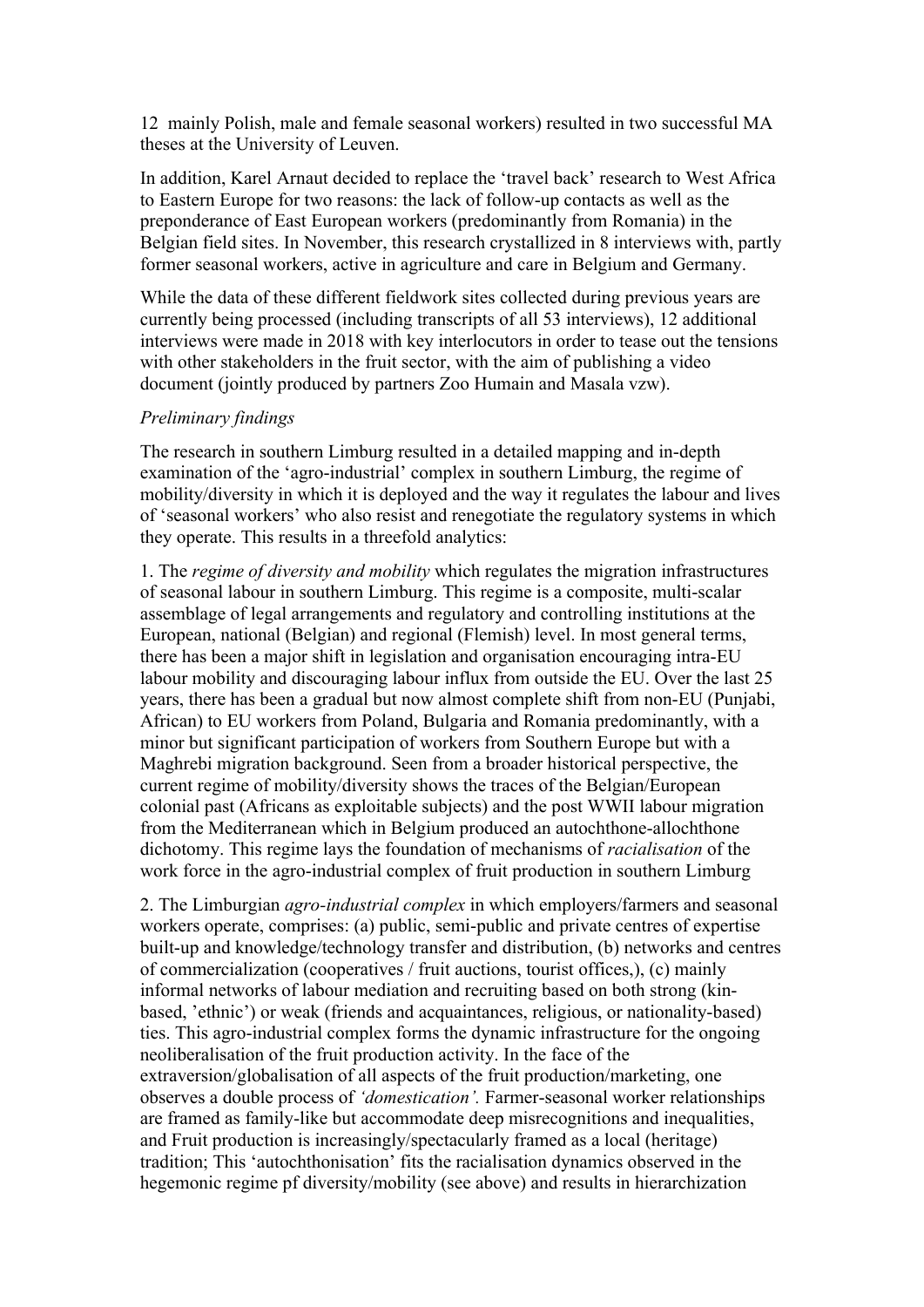along the autochthone-allochthone continuum, the denial/misrecognition/effacement of the constitutive role of 'allochthone' seasonal workers, and strengthens racialisation.

3. In line with the general goals and theoretical outlook of the project, part of the research focused on (a) the way seasonal workers *navigate* the established regime of diversity/mobility in which they find themselves caught, and (b) *resist/renegotiate* the racialisation processes and inequalities which are constitutive of the human resources dimension of the agro-industrial complex. Mapping the tactics and resources, as well as empowering the precarious positions and voices of the seasonal workers was the main goal of the dissemination projects, the NP Discussion Group and the various round tables.

# **3. Dissemination**

In 2017-2018, the team continued to work intensively on the dissemination of its research results in different venues. These included:

# **3.1. Research meetings**

- Leuven set up a New Plantations Discussion Group between the research coordinator, MA, doctoral students and postdocs from the social and political sciences faculty, interested members of partner organisations (Masala, Zoo Humain), and interested non-partner organisations (Boerenforum): 8 meetings between February and November 2017.
- Zurich engaged two workgroups with partner organizations (OMB and Cantieri Meticci; and cooperative Mary Poppins) in order to work on public outreach, research teaching activities in Italy and Switzerland: 12 meetings between January 2016 and May 2018.
- Basel is involved in a coalition of scientists and NGOs on the issue of food sovereignty and tried to strengthen the aspect of labour conditions of migrant workers within this coalition.

# **3.2. Conferences**

- Karel Arnaut & Trine Thygaard-Nielsen (Antwerp, 5 July 2016): 'New plantations: Migrant mobility, 'illegality' and racialization in European agricultural labour' at the kick-off meeting of the scientific research community 'Solidarity in diversity: community, place-making and citizenship' (University of Antwerp)
- Karel Arnaut (Copenhagen, 24 February 2017): Decolonising contact zones: reconceptualizing multiplications from within. Keynote address at the University of Copenhagen
- Karel Arnaut (Berlin 18 July 2017): 'Anthropological explorations of race and/in capitalism in the margins: seasonal mobile labour' at the Session Migration, Labour, Whiteness, Meeting of the Anthropology of Race and Ethnicity Network of EASA (Free University Berlin)
- Karel Arnaut (London, 19 September 2017): Participation in roundtable with Vivienne Jabri, Jef Huysmans and Diarmait Mac Giolla Chríost, on Languages and legacies of conflict (King's College London).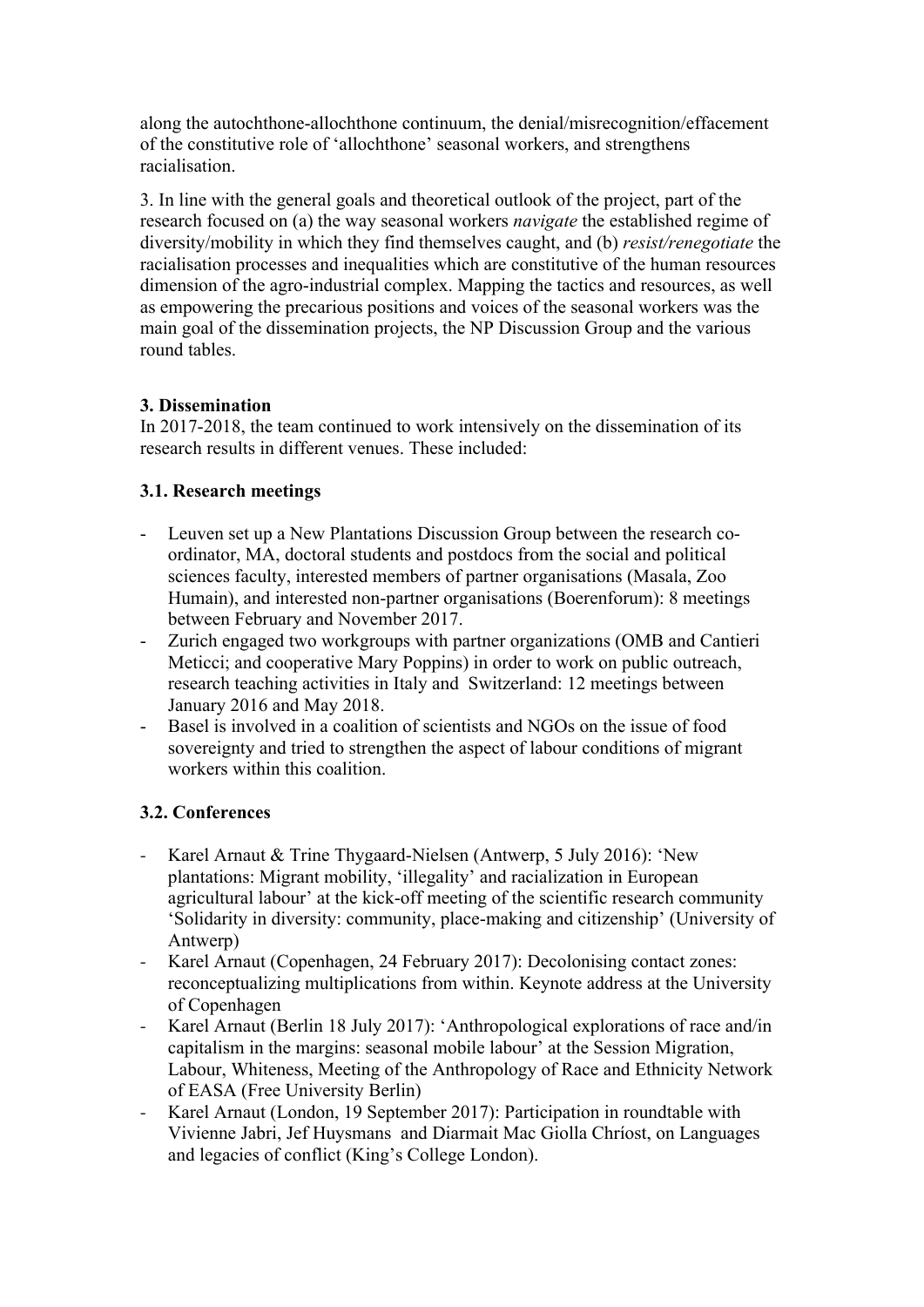- Researchers Sarah Schilliger, Tina Bopp and Domenico Perrotta presented their findings at the International Conference 'Migration and Agriculture in the Mediterranean and Beyond<sup>31</sup> in Marseille on 15/16<sup>th</sup> March 2018.
- The Swiss team took part in a workshop (organized by Longo Mai/European Civic Forum) with migrant farm workers, unionists and researchers from France, Italy, Spain, Morocco, Tunisia and Greece on the subject of claiming rights practices of migrant workers in the agriculture sector in different countries  $(17<sup>th</sup>)$ March, Saint-Martin-de-Crau/France).
- Timothy Raeymaekers presented his findings at the XXXII Congresso Geografico Italiano in Rome, on 8 June 2017.
- Researchers Domenico Perrotta and Timothy Raeymaekers will organize a panel on labour mediation at the '7th Ethnography and Qualitative Research Conference' in Bergamo on 7 June 2018.
- Sarah Schilliger presented the Swiss case study in a public lecture at the Institute for Migration Research and Intercultural Studies at University of Osnabrück, 4th May 2017.
- Tina Bopp presented her findings at different Conferences such as: the international conference "Transnational Families: Generations, differences, solidarity",  $7<sup>th</sup> -8<sup>th</sup>$  of July, 2017, in Cluj-Napoca, Romania; the European Society for Rural Sociology Congress ", On the move: International migration to/ in rural areas", 24th – 27th of July *2017* in Kraków, Poland, the Telciu Summer Conference "Postsocialist/Postcolonial Rural Lifeworlds vs Degrowth, Defuturing, Decoloniality",11th-12th of August 2017 in Telciu-Bistrița, Romania, and the World Congress on "Migration, Ethnicity, Race and Health",  $17<sup>th</sup>$  -  $19<sup>th</sup>$ May 2018 in Edinburgh, Scotland.

# **3.3. Public meetings**

 

The project team organized four public meetings in Bologna (March, December 2017), Brussels (December 2017) and Bern (June 2018) to share and discuss its research findings with the wider public. Under the direction of Cantieri Meticci and Timothy Raeymaekers, the Bologna and Brussels workshops were organized around four interactive tables, in which participants were given the opportunity to personally experience the situation of labour migrants and to think along with solutions. Illustrators, Graphic designers, and live actors worked together with the research team to translate complex findings into a lived performative interaction. A general impression of the workshop was published on the SNIS website: https://snis.ch/2018/01/12/closing-event-workshop-raeymaekers/

The public conference in Berne was attended by 40 persons: scientists from different universities (migration studies/peasant studies), representatives of NGOs (European Civic Forum, Bread for all, Fastenopfer, Solifonds), farmer's association (Uniterre, Kleinbauernvereinigung), migrant solidarity networks and the Swiss Platform for a sustainable agriculture Agrisodu (among others).

Flyer: https://agrarinfo.ch/wp-content/uploads/2018/05/einladung-snis-23-junimailformat.pdf

<sup>1</sup> https://f-origin.hypotheses.org/wpcontent/blogs.dir/4016/files/2018/03/MAM2018\_Programme\_en\_14mars.pdf)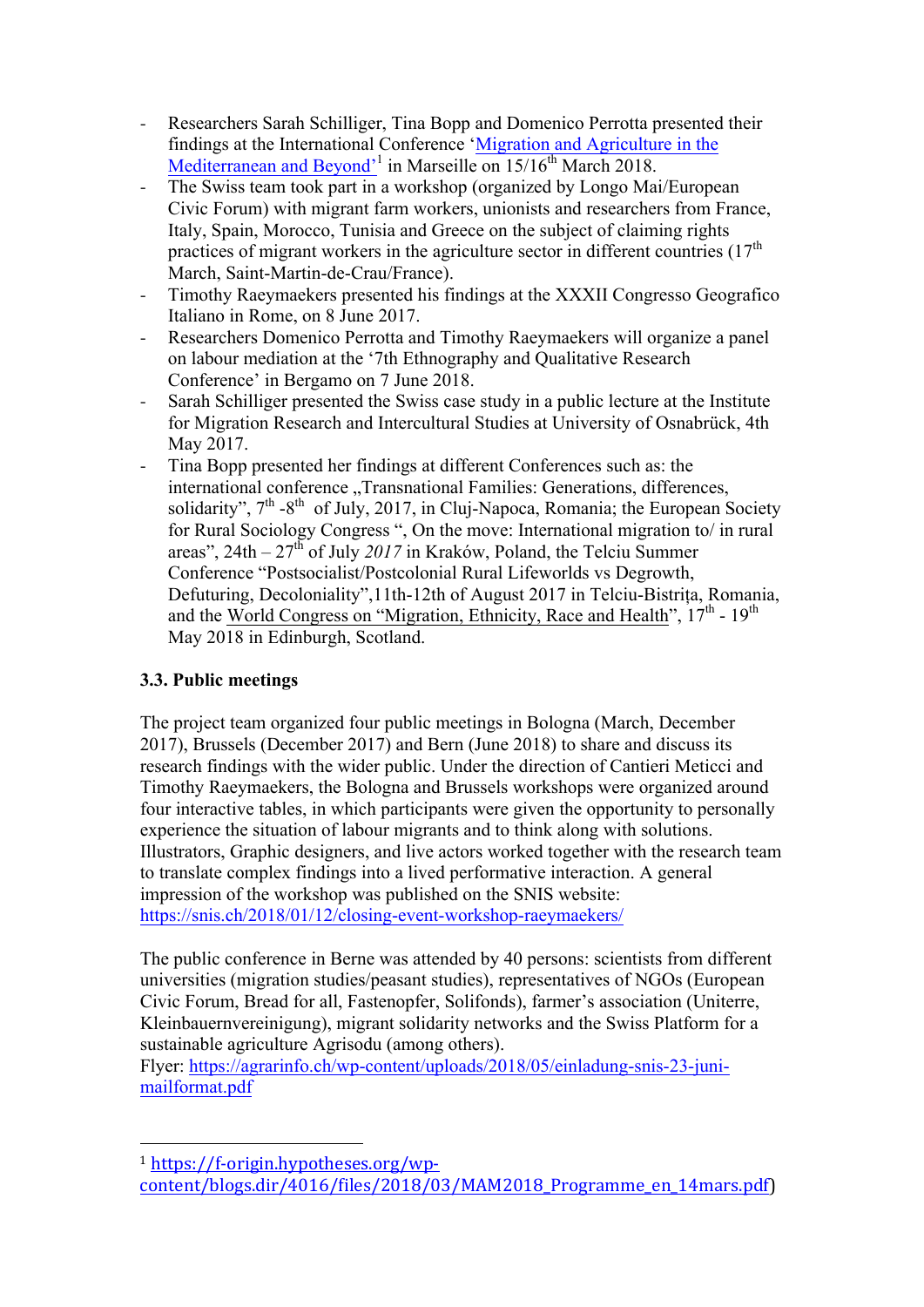Radio emission/interview with Simon Affolter/Sarah Schilliger: http://rabe.ch/2018/06/22/migrantinnen-landwirtschaft-zeid-al-hussein/ Report in the journal of the Swiss Farmer's Association: https://www.bauernzeitung.ch/news-archiv/2018/bittere-bedingungen-fuer-erntehelfer

The Brussels meeting also involved a first attempt to bring different stakeholders together around the voices of seasonal workers in Belgium. 7 participants with very different stakes (fruit farm owners, national unions, official seasonal labour support services, civil society immigrant worker support services) are confronted with excerpts from interviews with seasonal workers or other narratives and written documents eliciting the voices of seasonal workers, and discuss the concerns, anxieties, frustrations but also the joys and yields (both material and immaterial) of seasonal work in the fruit sector.

## **3.4. Other dissemination activities**

- While the Belgian is concluding a video document with its partner organizations, the Swiss team organizes a workshop open to the partners and a wider public and presents the results from the Swiss Case Study on 23th June in Bern. A public panel discussion with different stakeholders (farmer's association, unions, migrant workers) on the subject of working conditions in Swiss agriculture is planned for autumn 2018.
- Ilaria Ippolito was able to present her interactive table, called Rotte Migranti (Migrant Routes) in several courses and public meetings during the course of 2017-2018. The table follows the path of 6 African labourers who she has followed and worked with to collect their testimonies, photographs and other documentary material. The table has proven to be an excellent tool for training, reflection and awareness on the issue of labour exploitation, and for this reason has been on high request in high schools, universities, public events as well as specialized training courses, producing 14 meetings and reaching about 220 people by May 2018.
- The Italian team decided to apply for additional funding to consolidate one of the four table formats that emerged from this project. The table will involve a didactic package on the theme of industrial tomato production in South Italy –which has been a central theme of the project and of public discussions today. For this purpose, an additional work group has been set up, which includes members of the Cantieri Meticci collective, researchers Domenico Perrotta and Timothy Raeymaekers, as well as didactical expert Rosy Nardone (University of Chieti). The objective is to produce a fully operational package by the end of 2018.

## 3. **Publications**

- The project team has continued to produce a number of small public contributions online (particularly http://www.osservatoriomigrantibasilicata.it and http://www.timothyraeymaekers.net)
- Currently, the team is preparing a collection of partly co-written articles for *Critical Sociology*, which agreed to consider the edited issue (planned submission date late 2018).
- In the meantime, the main applicant continues to work on a monograph that zooms into Black African immigration to Southern Italy.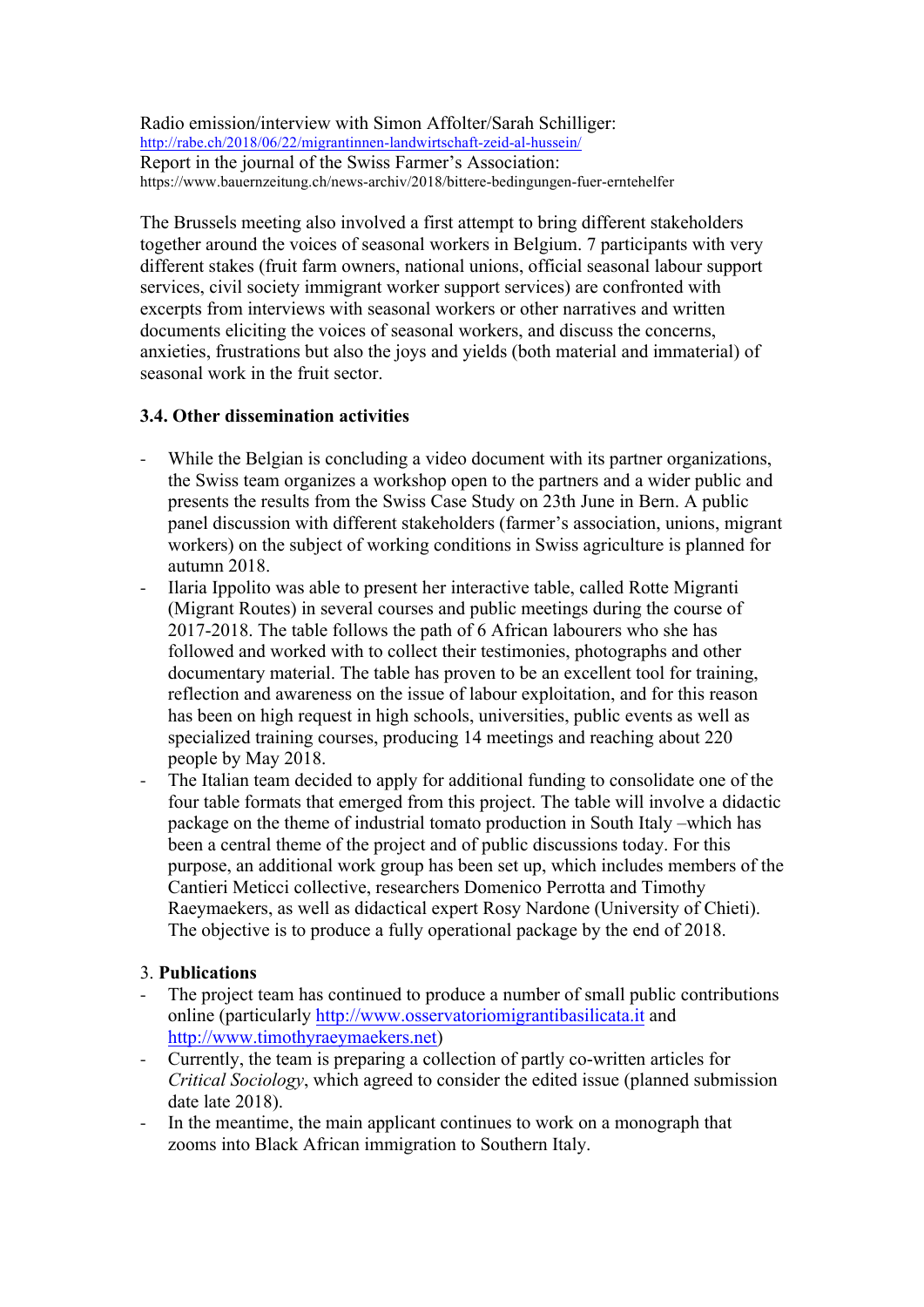#### **Bibliography**

Anderson, B. and Ruhs, M. (2010) Researching illegality in the migrant labour market, in: *Population, Space and Place*, 16/3, pp. 175-79.

Andrijasevic, R. and Sacchetto, D. (2015) Against the day: Migrant Workers and New Forms of Exploitation: Europe and Beyond, in: South Atlantic Quarterly, 114: 1 (January)

Auvillain, M. and Liberti, S. (2013) The dark side of the Italian tomato, Al Jazeera, 2014.

Berg, B. (2011) Qualitative Research Methods for the Social Sciences, Long Beach: California State University  $(8<sup>th</sup>$  edition).

Böröcz, József (2006): Goodness Is Elsewhere: The Rule of European Difference. In Comparative Studies in Society and History 48, no. 1, pp. 110–138.

Boutang, Y.M. (1998) De l**'**esclavage au salariat: E**´** conomie historique du salariat bride**´**, Paris: Puf,

Burawoy, Michael. 1976. "The functions and reproduction of migrant labor: Comparative material from Southern Africa and the United States." *American Journal of Sociology* 81(5):1050-87.

Burawoy, M. (Ed) (2000): *Global ethnography : forces, connections, and imaginations in a postmodern world*. Berkeley: University of California Press.

Chauvin, S. and Mascarenas, B. (2012) Beyond Informal Citizenship: The New Moral Economy of Migrant Illegality, in: International Political Sociology, **6**, pp. 241–259.

Clark, N. (2013) Detecting and tackling forced labour in Europe, York: Joseph Rowntree Foundation.

De Genova, N. (2013): Spectacles of migrant 'illegality': the scene of exclusion, the obscene of inclusion. In: *Ethnic and Racial Studies* 36 (7): 1180–98.

De Genova, N., Mezzadra, S. & Pickles, J. 2014. New keywords: Migration and Borders, in: *Cultural Studies,* 29**,** 1-33.

Duflot, J. (2011): Orangen fallen nicht vom Himmel. Der Sklavenaufstand in Rosarno, Basel: EBF/CEDRI.

EURISPES 2011/2013 Agromafia: la filiera della criminalità in tavola, Roma: Eurispes.

EUROSTAT (2013) Trafficking in human beings, Luxemburg: Euroean Union.

Forum civique européen (2002): Le goût amer de nos fruits et légumes. L'exploitation des migrants dans l'agriculture en Europe. Limans/Bâle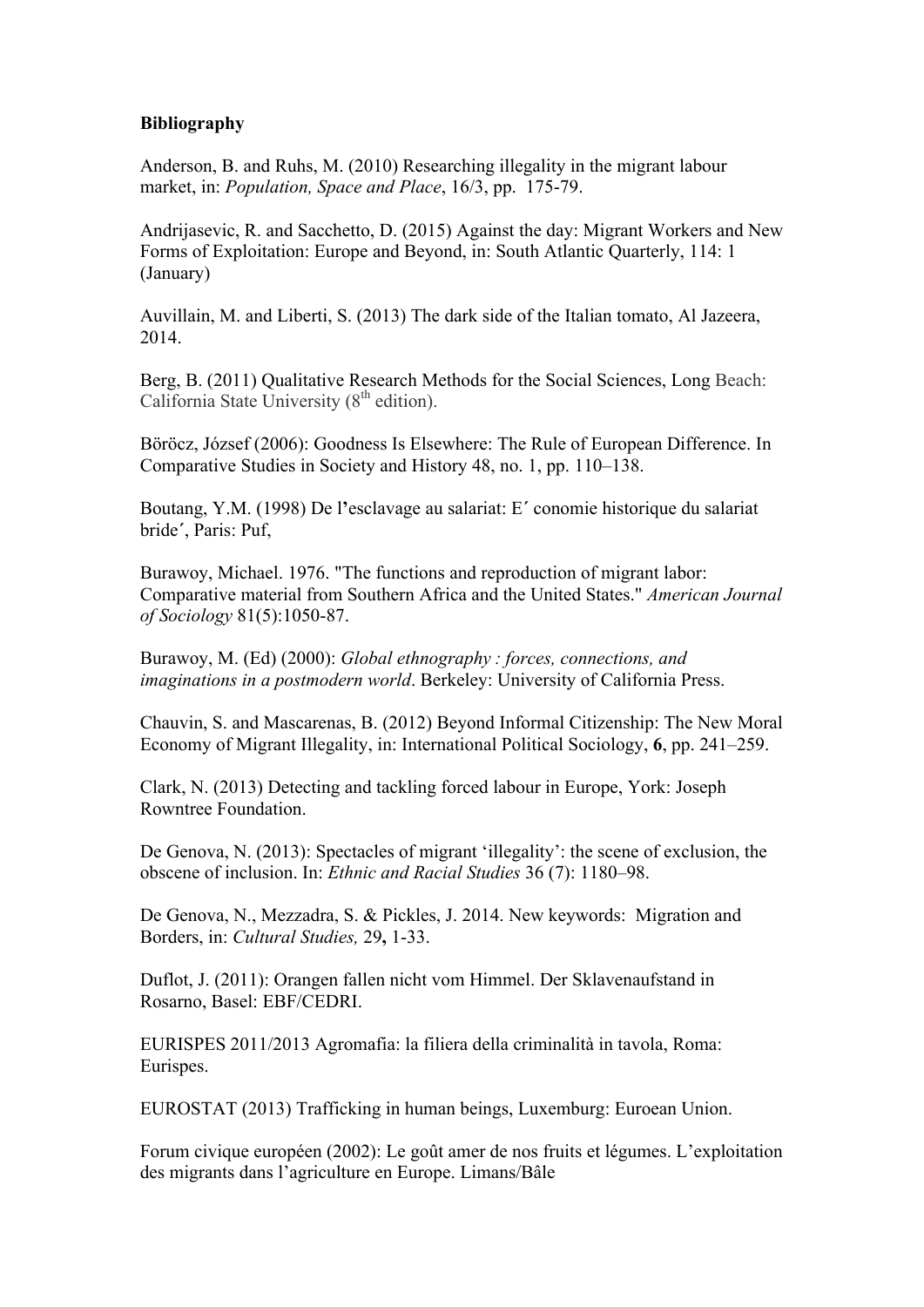Gertel, J. and S.R. Sippel (ed.) (2014): Seasonal Workers in Mediterranean Agriculture: The Social Cost of Eating Fresh. London: Routledge.

Hazard, B. (2007) Les ghettos de «l'Or rouge» (Burkina Faso – Italie). Trajectoire historique et recomposition des réseaux migratoires burkinabé dans la région des Pouilles.

Harraway, D. (1988) Situated Knowledges: The Science Question in Feminism and the Privilege of Partial Perspective, in: *Feminist Studies*, 13/3 (Autumn), pp. 575-599. Hillmann, F. and Wastl-Walter, D. (2011) Geschlechtsspezifische Geographien der Migration, in: Berichte zur deutschen Landeskunde, 85/1, pp. 5-23.

Kearney, M. (2004): The Classifying and Value-Filtering Missions of Borders. In: *Anthropological Theory* 4 (2): 131–56.

Loose, Maxime, and Miet Lamberts (2010) De tewerkstelling van allochtonen in de landen tuinbouw: Een kwantitatieve en kwalitatieve beschrijving van de huidige situatie. Brussel: Departement Landbouw en Visserij: Afdeling Monitoring en Studie.

Lucht, Hans (2012) Darkness before daybreak : African migrants living on the margins in southern Italy today. Berkeley and Los Angeles: University of California Press.

Marchetti, Sabrina; Venturini, Alessandra (2014): Mothers and Grandmothers on the Move. Labour Mobility and the Household Strategies of Moldovan and Ukrainian Migrant Women in Italy. In International Migration 52 (5), pp. 111–126.

Marcus, G. (1995): Ethnography In Of the World System: The Emergence of Multi-Sited Ethnography. In: *Annual review of anthropology,* 24.

MacKenzie, D., Muniesa, F. and Siu, L. (2008) Do Economists Make Markets? On the Performativity of Economics, Princeton, Princeton University Press.

Massey, D. (2005) For space, London: Sage.

Mésini, B. (2014): The transnational recruitment of temporary Latino workers in European agriculture. In: Gertel, Jörg and Sarah Ruth Sippel (ed.): Seasonal Workers in Mediterranean Agriculture: The Social Cost of Eating Fresh. London: Routledge, 71-82.

Mezzadra, S. (2010) introduzione, in: W.E.B. Du Bois, Sulla linea del colore. Razza e democrazia negli Stati Uniti e nel mondo, a cura, Bologna: Il Mulino.

Mezzadra, S. and B. Neilson (2013): Border as Method, Or, the Multiplication of Labor. Durham: Duke University Press Books.

Mezzadra, S. and Rahola, F. (2006) The Postcolonial Condition: A Few Notes on the Quality of Historical Time in the Global Present, in: Postcolonial Text, Vol 2, No 1 [available online at http://postcolonial.org/index.php/pct/article/view/393/819]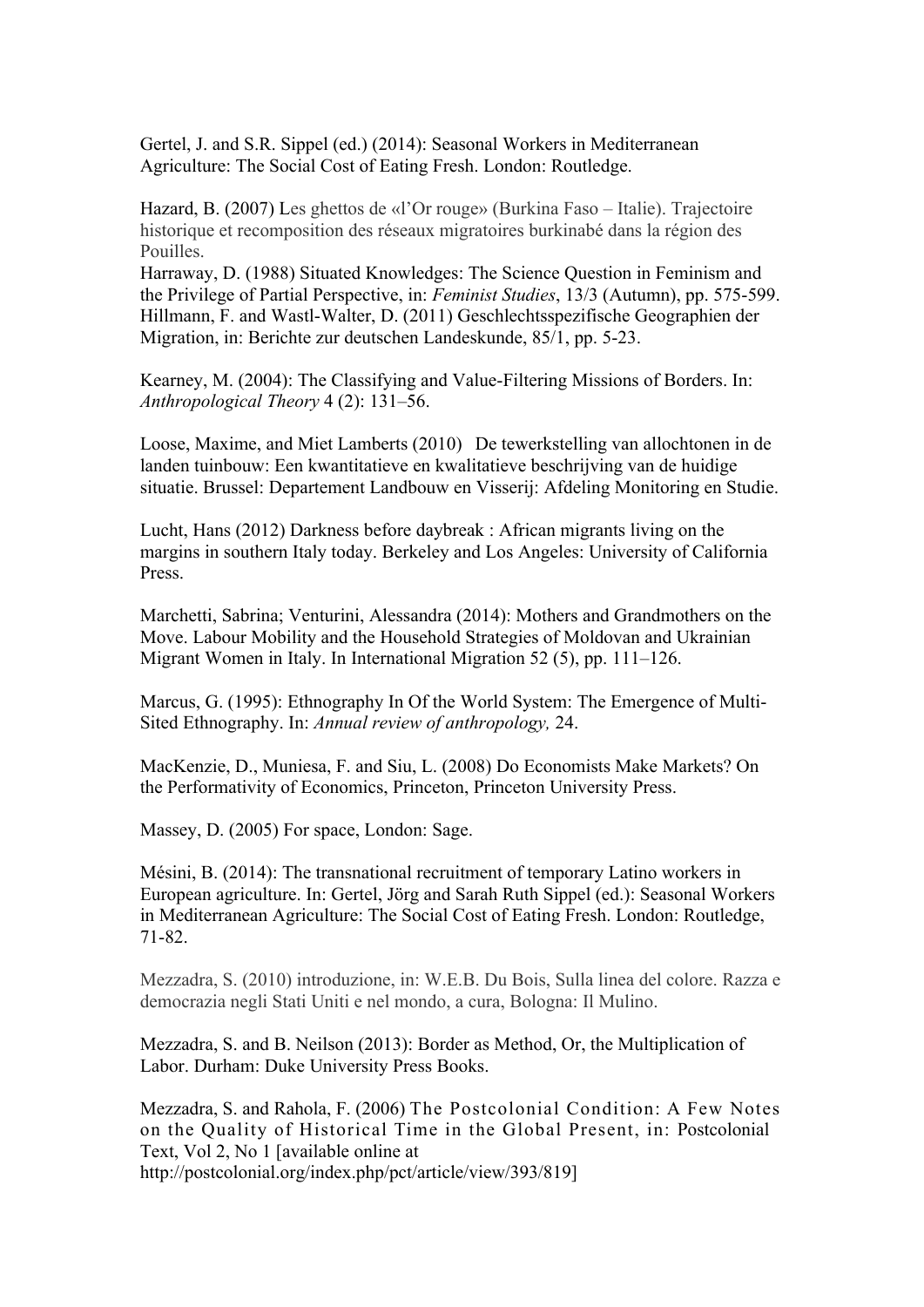Medecins sans frontiers (2005) the fruits of hypocrisy, Brussels, 2005.

Morice, A. and B. Michalon (2009): Les migrants dans l'agriculture : vers une crise de main-d'oeuvre ? In: *Etudes rurales*, 182 (2): 9–28.

Quijano, Aníbal (2000): Coloniality of Power and Eurocentrism in Latin America. In International Sociology 15 (2), pp. 215–232.

Perrotta, D. (2015): Agricultural Day Laborers in Southern Italy: Forms of Mobility and Resistance. *In: South Atlantic Quarterly* 114 (1): 195–203.

Papadopoulos, D. and Tsianos, V.S. (2013) After citizenship: autonomy of migration, organisational ontology and mobile commons, in: Citizenship Studies, 17:2, pp. 178- 196.

Piper, N. (Ed) (2007) : New Perspectives on Gender and Migration : Livelihoods, Rights and Entitlements. London : Routledge.

Potot, S. (2008): Strategies of Visibility and Invisibility: Romanians and Moroccans in El Ejido, Spain. In: Jansen S. and Löfving S. (ed.): Struggles for Home: Violence, Hope and the Movement of People. Berghahn Books, pp.109-128.

Potot, S. (2010): La précarité sous toutes ses forms: concurrence entre travailleurs étrangers dans l'agriculture francaise. In : Morice, Alain and Swanie Potot (ed.): *De l'ouvrier immigré au travailleur sans-papiers*. Les étrangers dans la modernisation du salariat. Karthala, Paris

Pratt, G. (2000) Research performances, in: *Environment and Planning D: Society and Space*, volume 18, pp. 639-651.

Rea, Andrea, and Johan Wets (2015) De lange en moeizame weg naar werk: Analyse van de loopbaantrajecten van asielzoekers en vluchtelingen in België. Brussel: Federaal Migratiecentrum.

Samers, Michael (2004): An emerging geopolitics of 'illegal' immigration in the European Union. In: *European Journal of Migration and Law*, 6,1: pp. 23-41

Squire, V. (ed.) (2011): The contested politics of mobility: borderzones and irregularity. New York: Routledge.

Tsianos, V. and S. Karakayali (2010): Transnational Migration and the Emergence of the European Border Regime: An Ethnographic Analysis. In: *European Journal of Social Theory* 13 (3): 373–87.

Van Houtum, Henk. 2010. Human blacklisting: the global apartheid of the EU's external border regime. *Environment and Planning D: Society and Space* 28(6), 957-976.

Vigh, H. 2008. Crisis and chronicity: Anthropological perspectives on continuous conflict and decline, in: *Ethnos,* 73**,** 5-24.